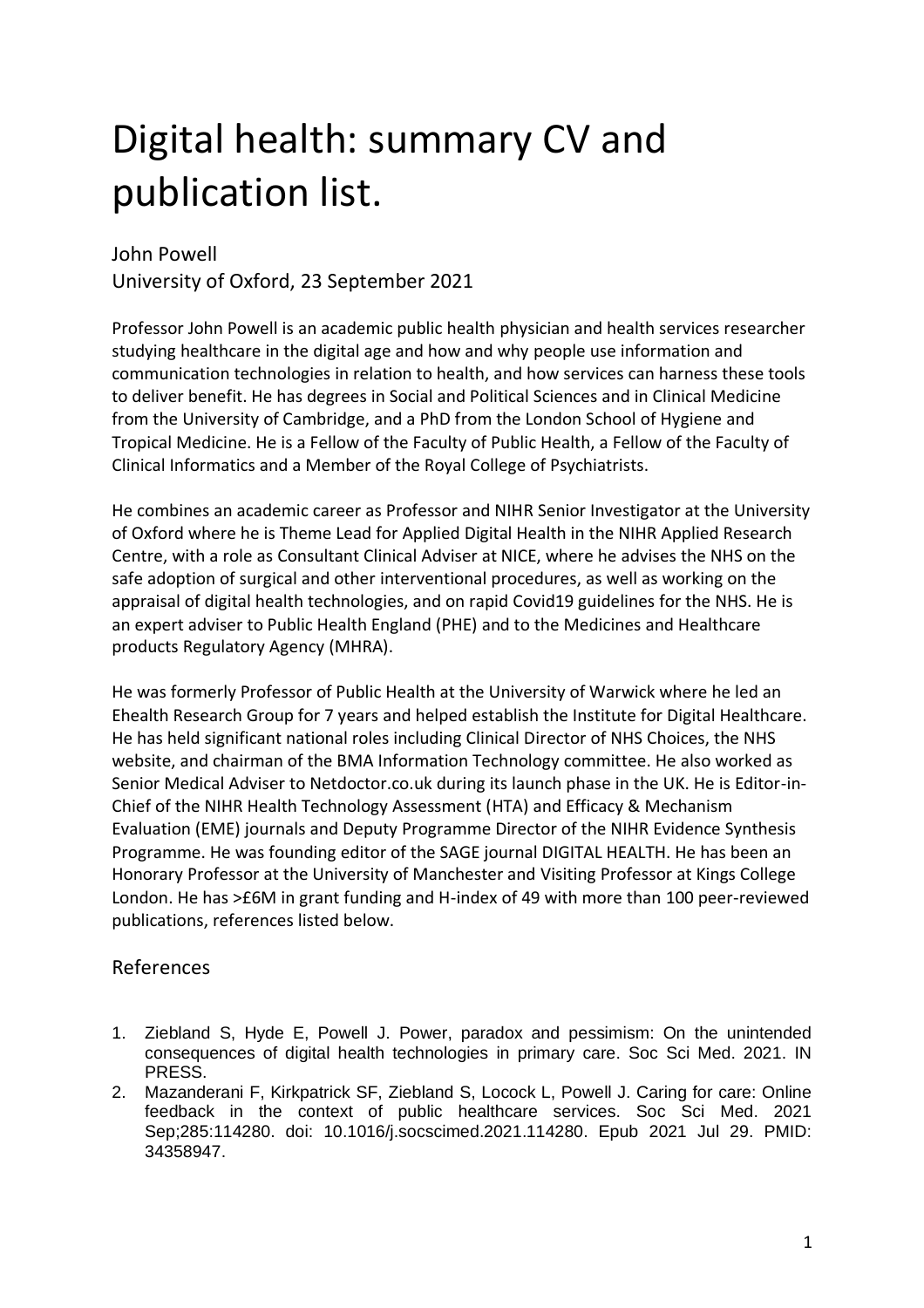- 3. Unsworth H, Dillon B, Collinson L, Powell H, Salmon M, Oladapo T, Ayiku L, Shield G, Holden J, Patel N, Campbell M, Greaves F, Joshi I, Powell J, Tonnel A. The NICE Evidence Standards Framework for digital health and care technologies – Developing and maintaining an innovative evidence framework with global impact. Digital Health. January 2021. doi:10.1177/20552076211018617
- 4. Powell J, Atherton H, Williams V, Martin A, Bennett K, Yang Y, Davoudianfar M, Mollison J, Shanyinde M, Yu L-M, Griffiths KM. Effectiveness and cost-effectiveness of a selfguided internet intervention for social anxiety symptoms in a general population sample: randomized controlled trial. J Med Internet Res. 2020;22(1):e16804 [https://doi.org/10.2196/16804.](https://doi.org/10.2196/16804)
- 5. Rowland SP, Fitzgerald JE, Holme T, Powell J, McGregor A. What is the Value of mHealth for Patients? npj Digital Medicine 2020;3:4. doi: 10.1038/s41746-019-0206-x.
- 6. Boylan AM, Turk A, van Velthoven M, Powell J. Online patient feedback as a measure of quality in primary care: a multi-methods study using correlation and qualitative analysis. BMJ Open 2020; 10:e031820.
- 7. Turk A, Fleming J, Powell J, Atherton H. Exploring UK doctors' attitudes towards online patient feedback: Thematic analysis of survey data. Digital Health. 2020;6:2055207620908148. doi:10.1177/2055207620908148
- 8. van Haasteren A, Vayena E, Powell J. The Mobile Health App Trustworthiness Checklist: Usability Assessment. JMIR Mhealth Uhealth 2020;8(7):e16844
- 9. Harvey J, Powell J. Factors influencing the implementation of self-management solutions in healthcare: interview study with NHS managers. British Journal of Healthcare Management. 2020; 26(3):61-70. doi: 10.12968/bjhc.2019.0070.
- 10. Locock L, Graham C, King J, Parkin S, Chisholm A, Montgomery C, Gibbons E, Ainley E, Bostock J, Gager M, Churchill N, Dopson S, Greenhalgh T, Martin A, Powell J, Sizmur S & Ziebland S. Understanding how front-line staff use patient experience data for service improvement: an exploratory case study evaluation. Health Serv Deliv Res 2020;8(13) [https://doi.org/10.3310/hsdr08130.](https://doi.org/10.3310/hsdr08130)
- 11. Muinga N, Magare S, Monda J, English M, Fraser H, Powell J, Paton C. Digital Health Systems in Kenyan Public Hospitals: A mixed-methods survey. BMC Medical Informatics & Decision Making 2020;20,2. [https://doi.org/10.1186/s12911-019-1005-7.](https://doi.org/10.1186/s12911-019-1005-7)
- 12. Locock L, Montgomery CM, Parkin S, Chisholm A, Bostock J, Dopson S, Gager M, Gibbons E, Graham C, King J, Martin A, Powell J, Ziebland S. How do frontline staff use patient experience data for service improvement?: Findings from an ethnographic case study evaluation. Journal of Health Services Research & Policy. 2020;25(3), 151–161. <https://doi.org/10.1177/1355819619888675>
- 13. Cairns AE, Tucker KL, Crawford C, McManus RJ, Powell J. Implementing selfmanagement: a mixed methods study of women's experiences of a postpartum<br>hypertension intervention (SNAP-HT). Trials 21, 508 (2020). (SNAP-HT). Trials 21, 508 (2020). <https://doi.org/10.1186/s13063-020-04394-z>
- 14. Powell J, Atherton H, Williams V, Mazanderani F, Dudhwala F, Woolgar S, Boylan AM, Fleming J, Kirkpatrick S, Martin A, van Velthoven M, de Iongh A, Findlay D, Locock L, Ziebland S. Using online patient feedback to improve NHS services: the INQUIRE multimethod study. Health Serv Deliv Res 2019;7(38). [https://doi.org/10.3310/hsdr07380.](https://doi.org/10.3310/hsdr07380)
- 15. Boylan AM, Williams V, Powell J. Online patient feedback: a scoping review and stakeholder consultation to guide health policy. Journal of Health Services Research & Policy. 2019 Sep 7:1355819619870837. doi: 10.1177/1355819619870837.
- 16. Powell J. Trust Me, I'm a Chatbot: How Artificial Intelligence in Health Care Fails the Turing Test. J Med Internet Res 2019;21(10):e16222. DOI: 10.2196/16222.
- 17. Harvey J, Powell J. Harnessing mobile devices to support the delivery of communitybased clinical care: a participatory evaluation. BMC Medical Informatics & Decision Making. 2019; 19:134.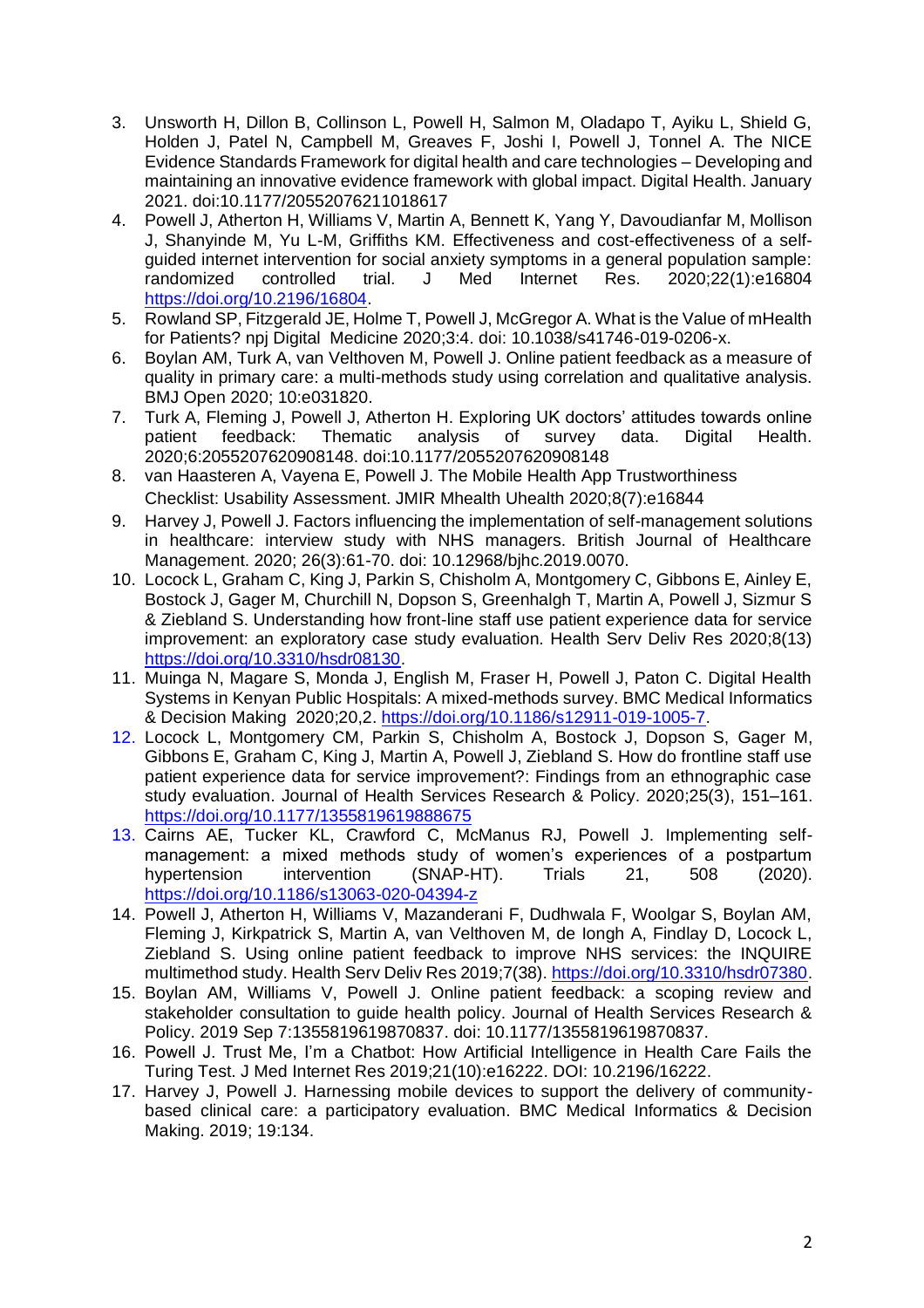- 18. Powell J, Deetjen U. Characterising the digital health citizen: a new typology to explain differences in health behaviour related to internet use. J Med Internet Res 2019;21(3):e11279.
- 19. Atherton H, Fleming J, Williams V, Powell J. A cross sectional survey of the attitudes and experiences of UK healthcare professionals to online feedback from patients. Journal of Health Services Research & Policy 2019; DOI: 10.1177/1355819619844540.
- 20. Mazanderani F, Hughes N, Hardy C, Sillence E, Powell J. Health information work and the enactment of care in couples and families affected by Multiple Sclerosis. Sociology of Health and Illness 2019;41: 395-410.
- 21. Greaves F, Joshi I, Campbell M, Roberts S, Patel N, Powell J. What is an appropriate level of evidence for a digital health intervention? Lancet 2018;392:2665-2667.
- 22. Houchen-Wolloff L, Devi R, Robertson N, Jolly K, Marshall T, Furze G, Doherty P, Szczepura A, Powell J, Singh S. A web-based cardiac rehabilitation alternative for those declining or dropping out of conventional rehabilitation: results of the WREN feasibility randomised controlled trial. BMJ Open Heart 2018;5:e000860.
- 23. Ray A, Powell J, Speakman M, Longford N, DasGupta R, Modi S, Dyer J, Harris M, Carolan-Rees G, Hacking N. The UK ROPE Study: efficacy and safety of prostate artery embolisation for benign prostatic hyperplasia. An observational study and propensity matched comparison with transurethral resection of the prostate. BJU International. April 2018. [https://onlinelibrary.wiley.com/doi/full/10.1111/bju.14249.](https://onlinelibrary.wiley.com/doi/full/10.1111/bju.14249)
- 24. Dasgupta R, Speakman M, Ray A, Powell J, Modi S, Carolan-Rees G, Hacking N. MP62- 09 Prostate artery embolisation versus turp; a multicentric prospective comparison: the UK-ROPE study. The Journal of Urology 2018 199(4), e835. <https://doi.org/10.1016/j.juro.2018.02.2010>
- 25. Van Velthoven M, Atherton H, Powell J. Online patient feedback: a cross sectional survey of the UK public to understand use of ratings and reviews of health services. Patient Education and Counseling. 2018. Online early.<https://doi.org/10.1016/j.pec.2018.04.001>
- 26. Muinga N, Magare S, Monda J, Kamau O, Houston S, Fraser H, Powell J, English M, Paton C. Implementing an Open Source Electronic Health Record System in Kenyan Health Care Facilities: Case Study. JMIR Med Inform 2018;6(2):e22. DOI: 10.2196/medinform.8403.
- 27. Van Velthoven M, Powell J, Powell G. Problematic smartphone use: digital approaches to an emerging public health problem. Digital Health 2018. 5 Mar 2018. [https://doi.org/10.1177/2055207618759167.](https://doi.org/10.1177/2055207618759167)
- 28. Keltie K, Elneil S, Monga A, Patrick H, Powell J, Campbell B, Sims AJ. Complications following vaginal mesh procedures for stress urinary incontinence: an 8 year study of 92,246 women. Nature Scientific Reports. 2017 Sep 20;7(1):12015. doi: 10.1038/s41598- 017-11821-w.
- 29. Swan J, Gkeredakis E, Manning R, Nicolini D, Sharp D, Powell J. Improving the capabilities of NHS organisations to use evidence: a qualitative study of redesign projects in clinical commissioning groups. Health Services and Delivery Research 2018;5(18).
- 30. Dudhwala F, Boylan A-M, Williams V, Powell J. What counts as online patient feedback, and for whom? Digital Health, 2017. August 30, 2017 [https://doi.org/10.1177/2055207617728186.](https://doi.org/10.1177/2055207617728186)
- 31. Powell J, Atherton H, Williams V, Martin A, Bennett K, Bennett, A, Mollison J, Yu L-M, Yang Y, Locock L, Davoudianfar M, Griffiths KM. Effectiveness and cost-effectiveness of a fully self-guided internet-based intervention for sub-clinical social anxiety symptoms: study protocol for a randomised controlled trial. Digital Health, 2017. 10 April 2017. [https://doi.org/10.1177/2055207617702272](https://doi.org/10.1177%2F2055207617702272)
- 32. Velthoven MVV, Powell J. Do health apps need endorsement? Challenges for giving advice about which health apps are safe and effective to use. Digital Health, 2017. 10 April 2017. doi: 10.1177/2055207617701342
- 33. Powell J, Newhouse N, Martin A, Jawad S, Yu L-M, Davoudianfar M, Locock L, Ziebland S. A novel experience-based internet intervention for smoking cessation: feasibility randomised controlled trial. BMC Public Health, 2016, Volume 16(1)1.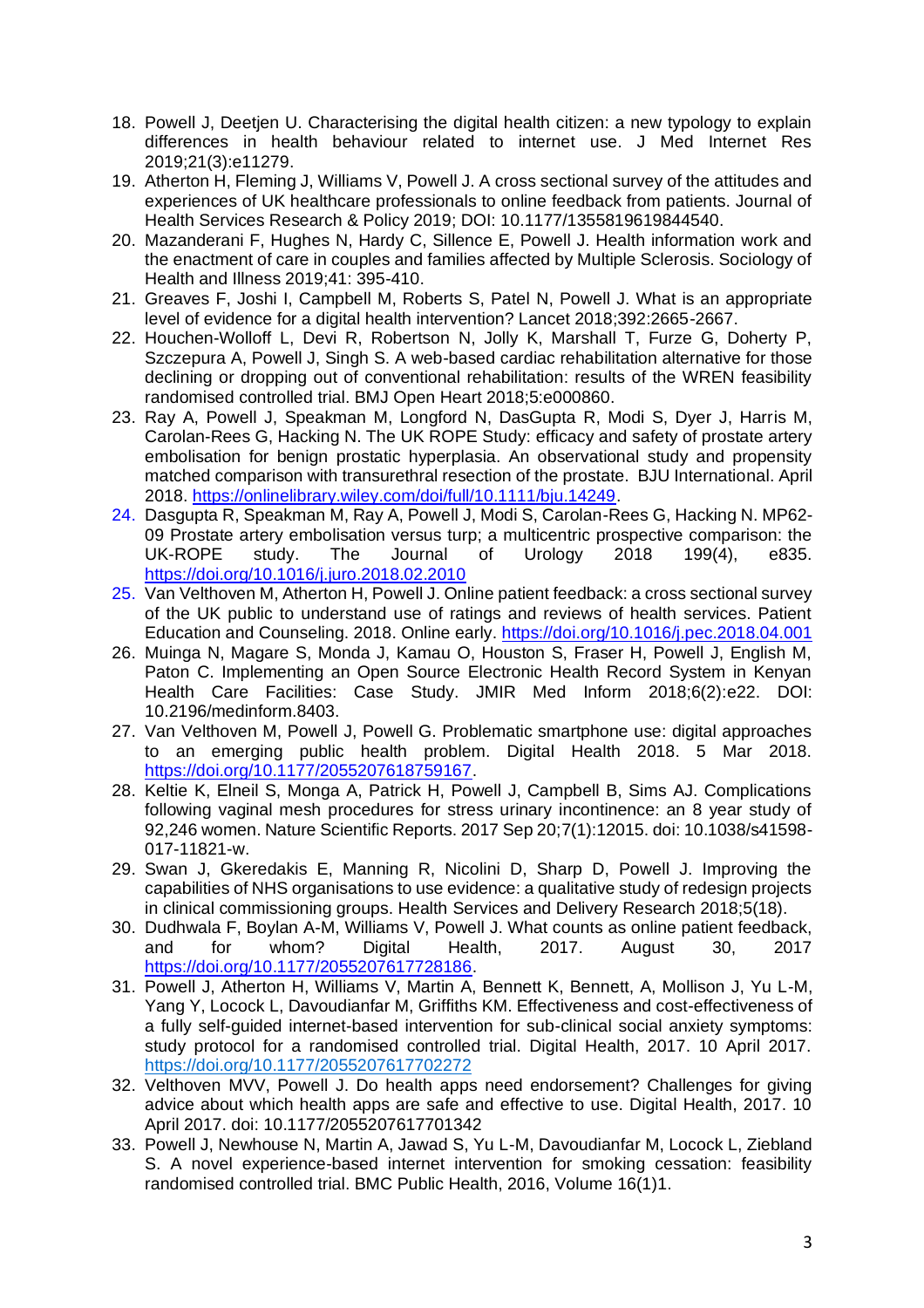- 34. Newhouse N, Martin A, Jawad S, Yu L-M, Davoudianfar M, Locock L, Ziebland S, Powell J. Randomised feasibility study of a novel experience-based internet intervention to support self-management in chronic asthma BMJ Open 2016;6:e013401. doi: 10.1136/bmjopen-2016-013401
- 35. Ziebland S, Powell J, Briggs P, Jenkinson C, Wyke S, Sillence E, Harris P, Perera R, Mazanderani F, Martin A, Locock L, Kelly L, Booth M, Gann B, Newhouse N & Farmer A. Examining the role of patients' experiences as a resource for choice and decision-making in health care: a creative, interdisciplinary mixed-method study in digital health. Programme Grants for Applied Research Volume: 4, Issue:17, December 2016 <https://dx.doi.org/10.3310/pgfar04170>
- 36. Deetjen U, Powell J. Internet use and health: Connecting secondary data through spatial microsimulation. Digital Health. 2016: November 1, 2016 DOI: <https://doi.org/10.1177/2055207616666588>
- 37. Powell J, Newhouse N, Boylan A-M, Williams V. Digital health citizens and the future of the NHS. Digital Health. 2016, 2 2055207616672033; DOI: 10.1177/2055207616672033
- 38. Powell J. E-mental health. Digital Health. 2016. Nov 2016 doi: <https://doi.org/10.1177/2055207616676792>
- 39. Devi R, Singh S, Powell J, Fulton E, Rees K. Cochrane Corner: are there benefits of using web-based interventions in the secondary prevention of coronary heart disease? Heart 2016;0:1–2. doi:10.1136/heartjnl-2015-309138
- 40. Campbell B, Tabiri-Essuman J, Gallo H, Verdiel V, Mandava L, Azhar MA, Powell J. Public consultation changes guidance on the use of health care interventions. Observational study. Health Expectations 2017;20:361–368. doi:10.1111/hex.12476
- 41. Deetjen U, Powell J. Informational and Emotional Elements in Online Support Groups: A Bayesian Approach to Large-scale Content Analysis. Journal of the American Medical Informatics Association 2016 Feb 15. pii: ocv190. doi: 10.1093/jamia/ocv190. [Epub ahead of print]
- 42. Oyebode O, Patrick H, Walker A, Campbell B, Powell J. The Ghost in the Machine? The value of expert advice in the production of evidence-based guidance. International Journal of Technology Assessment in Health Care 2016 Mar 22:1-8.
- 43. Devi R, Singh SJ, Powell J, Fulton EA, Igbinedion E, Rees K. Internet-based interventions for the secondary prevention of coronary heart disease. Cochrane Database of Systematic Reviews 2015, Issue 12. Art. No.: CD009386. DOI: 10.1002/14651858.CD009386.pub2.
- 44. Powell J, Boylan A-M, Greaves F. Harnessing patient feedback data: A challenge for policy and service improvement. Digital Health 2015;1 DOI: 10.1177/2055207615617910.
- 45. Harvey J, Dopson S, McManus RJ, and Powell J. Factors influencing the adoption of selfmanagement solutions: an interpretive synthesis of the literature on stakeholder experiences. Implementation Science 2015;10:159
- 46. Lowson K, Jenks M, Filby A, Carr L, Campbell B, Powell J. Examining the implementation of NICE Guidance: cross-sectional survey of the use of NICE interventional procedures guidance by NHS Trusts. Implementation Science. 2015;10:93.
- 47. Balatsoukas P, Kennedy CM, Powell J, Buchan I, Ainsworth J. The Role of Social Network Technologies in Online Health Promotion: a Narrative Review of Theoretical and Empirical Factors Influencing Intervention Effectiveness. Journal of Medical Internet Research 2015;17:e141.
- 48. Rodas-Perez MC, Clarke A, Powell J, Thorogood M. Challenges for providing genetic counselling in Colombian genetic clinics - the viewpoint of the physicians providing genetic consultations. Journal of Community Genetics 2015;6:301-311.
- 49. Taylor-Phillips S., Clarke A., Grove AL., Swan J., Parsons H., Gkeredakis E., Mills P., Powell J., Nicolini D., Roginski C. and Scarbrough H. Coproduction in commissioning decisions : is there an association with decision satisfaction for commissioners working in the NHS? A cross-sectional survey 2010/2011" BMJ Open 2014;4 Article number e004810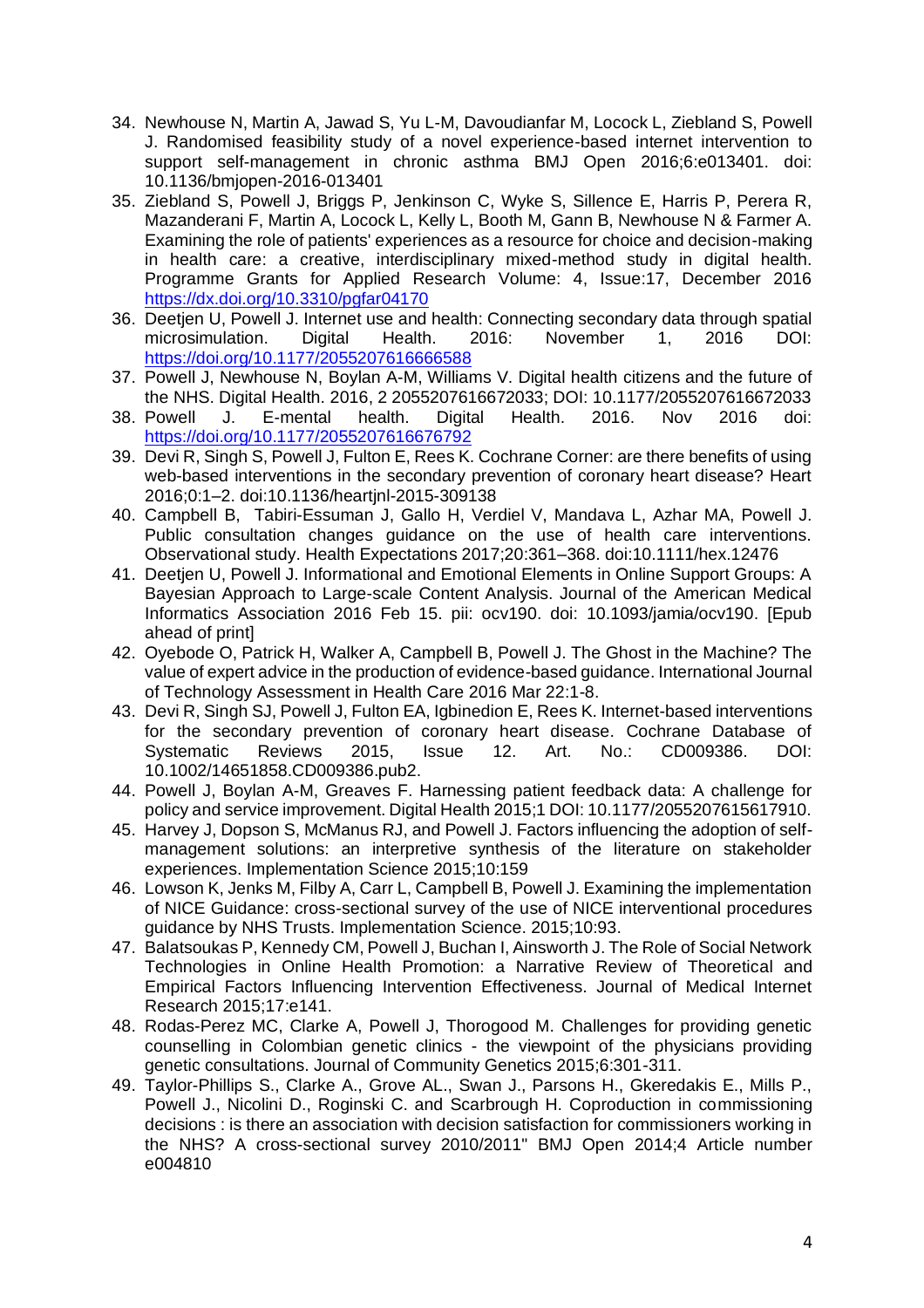- 50. Devi R, Powell J, Singh S. A Web-Based Program Improves Physical Activity Outcomes in a Primary Care Angina Population: Randomized Controlled Trial. Journal of Medical Internet Research. 2014;16(9):e186.
- 51. Devi R, Carpenter C, Powell J, Singh S. Exploring the experience of using a web-based cardiac rehabilitation programme in a primary care angina population: a qualitative study. International Journal of Therapy and Rehabilitation. 2014;21(9):434-440.
- 52. Poote A, French D, Dale J, Powell J. Automated self-assessment in a primary care student health centre setting: A cross-sectional study. Journal of Telemedicine and Telecare. 2014 Apr;20(3):123-7. doi: 10.1177/1357633X14529246.
- 53. Nicolini D, Powell J, Korica M. Keeping knowledgeable: how NHS chief executive officers mobilise knowledge and information in their daily work. Health Services and Delivery Research 2014;2(26)
- 54. Scarbrough H, D'Andreta D, Evans S, Marabelli M, Newell S, Powell J, Swan J. Networked innovation in the health sector: comparative qualitative study of the role of Collaborations for Leadership in Applied Health Research and Care in translating research into practice. Health Services and Delivery Research 2014;2(13). DOI: 10.3310/hsdr02130.
- 55. Keltie K, Cole H, Arber M, Patrick H, Powell J, Campbell B, Sims A. Identifying complications of interventional procedures from UK routine healthcare databases: a systematic search for methods using clinical codes. BMC Medical Research Methodology 2014;14:126. doi:10.1186/1471-2288-14-126.
- 56. Craig J, Mahon J, Yellowlees A, Barata T, Glanville J, Arber M, Mandava L, Powell J, Figueiredo F. Epithelium off Photochemical Corneal Collagen Cross-Linkage Using Riboflavin and Ultraviolet A for Keratoconus and Keratectasia: A Systematic Review and Meta-Analysis. The Ocular Surface. 2014 12(3):202-14. doi: 10.1016/j.jtos.2014.05.002..
- 57. Powell J, Hamborg T, Burls A, Stallard N, McSorley J, Bennett K, Griffiths K, Christensen H. The PsyWell study: Randomised Controlled Trial of an intervention to improve mental wellbeing in the general population. Journal of Medical Internet Research. 2013;15(1):e2
- 58. Raftery JP, Powell J. Health Technology Assessment in the UK. Lancet 2013;382 (9900):1278-85.
- 59. Mazanderani F, Locock L, Powell J. Biographical Value: towards the conceptualisation of the 'commodification' of illness narratives in contemporary health care. Sociology of Health & Illness. 2013 Jul;35(6):891-905. doi: 10.1111/1467-9566.12001.
- 60. Mazanderani FH, O'Neill B, Powell J. "People power" or "pester power"? YouTube as a forum for the generation of evidence and patient advocacy. Patient Education & Counseling 2013;93(3):420-425.
- 61. Todkill T, Powell J. Participant experiences of an internet-based intervention and randomised control trial: interview study. BMC Public Health 2013;13:1017 doi:10.1186/1471-2458-13-1017
- 62. Clarke A, Taylor-Phillips S, Swan J, Gkeredakis E, Mills P, Powell J, Nicolini D, Roginski C, Scarbrough H, Grove A. Evidence-based commissioning in the English NHS. Who uses which sources of evidence? A survey 2010/2011. BMJ Open 2013;3:e002714 doi:10.1136/bmjopen-2013-002714.
- 63. Mavrodaris A, Powell J, Thorogood M. The prevalence of dementia and cognitive impairment among older people in sub-Saharan Africa: Systematic review. Bulletin of the World Health Organization 2013;91:773-83.
- 64. Kwon JH, Powell J, Chalmers A. How Level of Realism Influences Anxiety in Virtual Reality Environments for a Job Interview. International Journal of Human-Computer Studies. 2013;71(10)978-987.
- 65. Maheswaran H, Weich S, Powell J, Stewart-Brown S. Evaluating the responsiveness of the Warwick Edinburgh Mental Well-Being Scale (WEMWBS): Group and individual level analysis. Health and Quality of Life Outcomes. 2012, 10:156 doi:10.1186/1477-7525-10- 156.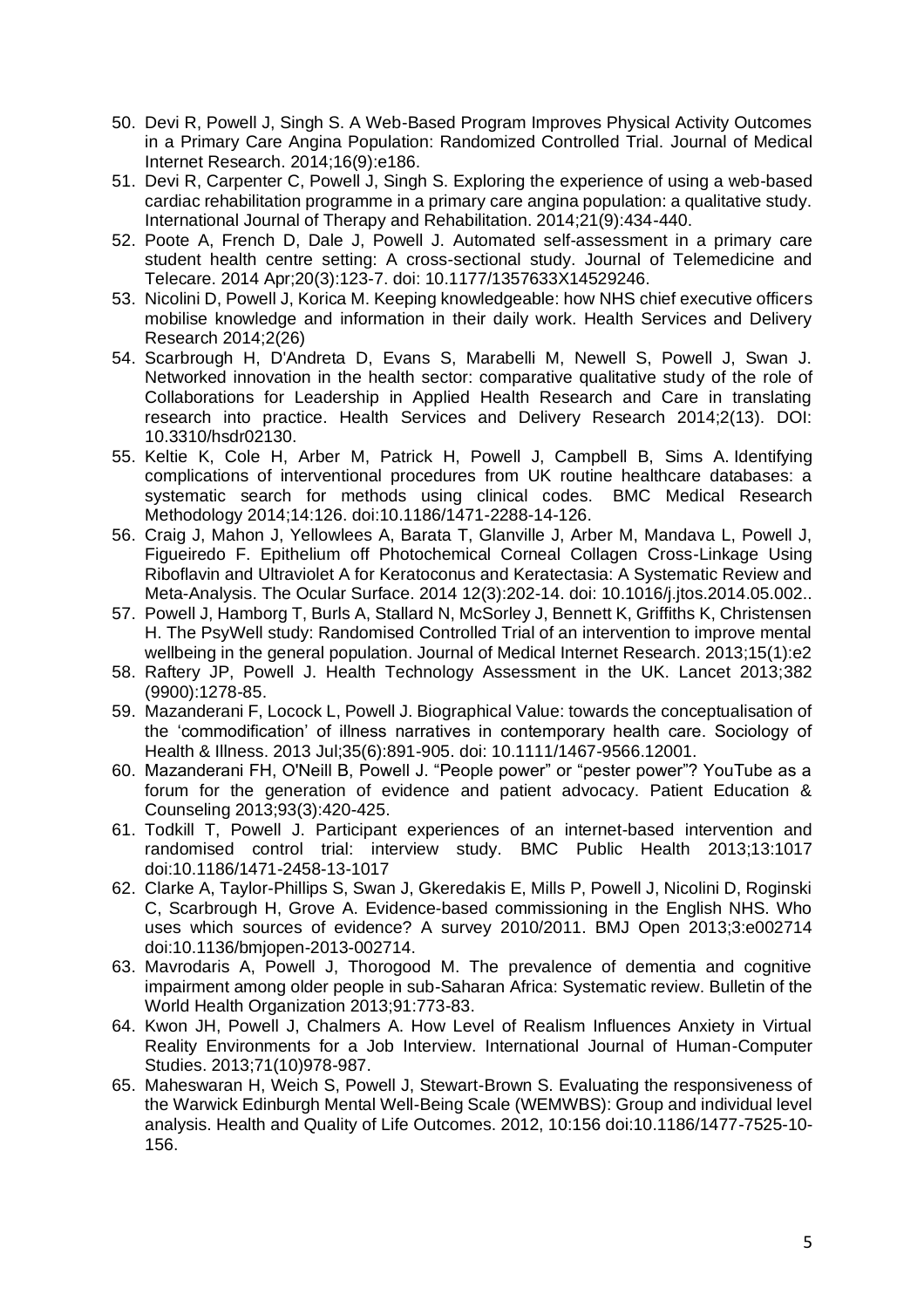- 66. Powell J, Hamborg T, Stallard N, Burls A, McSorley J, Bennett K, Griffiths K, Christensen H. Effectiveness of an internet-delivered cognitive-behavioural aid to improve mental wellbeing: a randomised controlled trial. Lancet 2012;380:S3 (peer-reviewed abstract).
- 67. O'Neill B, Mazanderani F, Powell J. 'People power' or 'Pester power'? YouTube, multiple sclerosis, and the 'liberation procedure'. Lancet 2012;380:S20 (peer-reviewed abstract).
- 68. Swan J, Clarke A, Nicolini D, Powell J, Scarbrough H, Roginski C, Gkeredakis E, Mills P, Taylor-Phillips S. Evidence in Management Decisions – Advancing Knowledge Utilisation in Healthcare Management. Final Report. NIHR Health Services Delivery and Organisation Programme. 2012.
- 69. Powell J, Boden S. Greater choice and control? Health policy and the online health consumer. Policy & Internet. 2012;4(2):1-23.
- 70. Locock L, Mazanderani F, Powell J. Metaphoric language and the articulation of emotions by people affected by motor neurone disease. Chronic Illness. 2012;8(3):201-13.
- 71. Kennedy C, Boyd A, Payne T, Powell J, Buchan I. Active Assistance Technology for Health-Related Behaviour Change: a Literature Review. Journal of Medical Internet Research. 2012;14(3):e80.
- 72. Mazanderani F, Locock L, Powell J. Being differently the same: the mediation of identity tensions in the sharing of illness experiences. Social Science & Medicine 2012;74(4): 546- 553.
- 73. Piette JD, Lun KC, Moura LA, Fraser HSF, Mechael PN, Powell J, Khoja SR. Impacts of eHealth on Health Outcomes, Services, and Systems. Bulletin of the World Health Organisation. 2012;90:365-372.
- 74. Morrison LG, Yardley L, Powell J, Michie, S. What design features are used in effective ehealth interventions? A review using techniques from Critical Interpretive Synthesis. Telemedicine & Ehealth. 2012;18(2),137-144.
- 75. Armstrong N, Koteyko N, Powell J. "Oh dear, should I really be saying that on here?" Issues of identity and authority in an online diabetes community. Health: An Interdisciplinary Journal. 2012;16(4):347-365.
- 76. Metcalfe D, Powell J. Should doctors spurn Wikipedia? Journal of the Royal Society of Medicine. 2011;104:488-489.
- 77. Gkeredakis E, Swan J, Powell J, Nicolini D, Scarbrough H, Roginski C, Taylor-Phillips S, Clarke A. Mind the Gap: Understanding Utilisation of Evidence and Policy in Healthcare Management Practice. Journal of Health Organisation and Management. 2011;25:298- 314.
- 78. Devi R, Powell J, Singh S, Rees K. Cochrane Protocol: Internet-based interventions for the secondary prevention of heart disease. Cochrane Database of Systematic Reviews. 2011.
- 79. Powell J. Young people, self-harm and internet forums: Commentary on... Online discussion forums for young people who self-harm. The Psychiatrist. October 2011 35:368-370.
- 80. Powell J, Inglis N, Ronnie J, Large S. The characteristics and motivations of online health information seekers: cross-sectional survey and qualitative interview study. J Med Internet Res 2011;13(1):e20.
- 81. Sutcliffe P, Martin S, Sturt J, Powell J, Griffiths F, Adams A, Dale J. Systematic review of communication technologies to promote access and engagement of young people with diabetes into healthcare. BMC Endocrine Disorders 2011;11:1.
- 82. Martin S, Sutcliffe P, Griffiths F, Sturt J, Powell J, Adams A, Dale J. Effectiveness and impact of networked communication interventions in young people with mental health conditions: A systematic review. Patient Education and Counseling 2011;85:108-119.
- 83. Metcalfe D, Price C, Powell J. Media coverage and public reaction to a celebrity cancer diagnosis. Journal of Public Health. 2011;33(1):80-85.
- 84. Scarle S, Dunwell I, Bashford-Rogers T, Selmanovic E, Debattista K, Chalmers A, Powell J, Robertson W. Complete motion control of a serious game against obesity in children. VS-GAMES '11 Proceedings of the 2011 Third International Conference on Games and Virtual Worlds for Serious Applications. 178-179.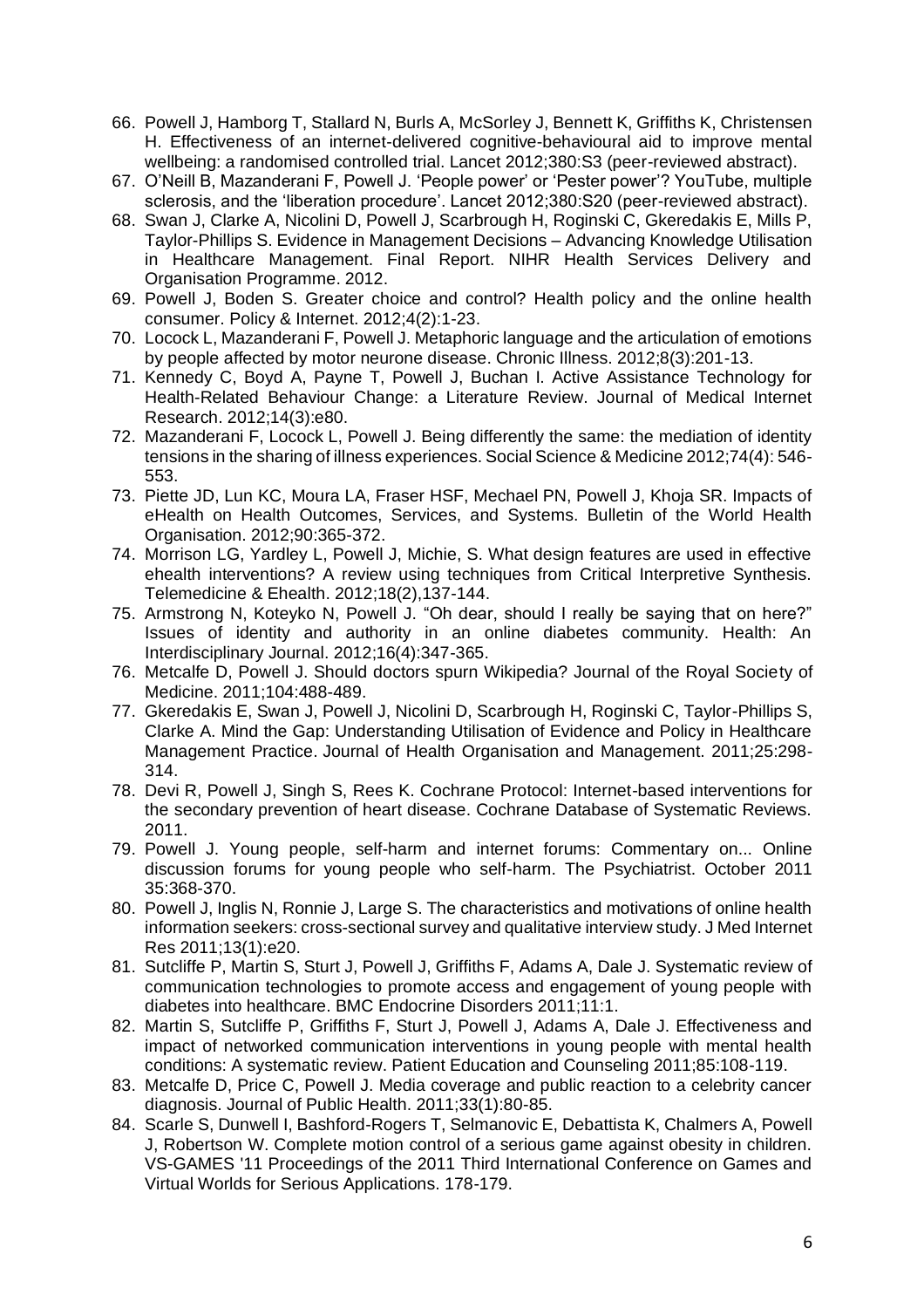- 85. Powell J, Gunn K, Griffiths F, Lowe P, Clarke A, Sheehan B. The role of networked technology in dementia care: interview study. Ageing and Society 2010;30:1073-1088.
- 86. Powell J. Acting on Evidence. British Medical Journal. 2010;341:c5168.
- 87. Lowe P, Powell J, Griffiths F, Thorogood M, Locock L. Making it all normal: the role of the internet in problematic pregnancy. Qualitative Health Research. 2009;19(10): 1476-1484.
- 88. Armstrong N, Powell J. Patient perspectives on health advice posted on internet discussion boards: a qualitative study. Health Expectations. 2009;12(3):313-320.
- 89. Jennings A, Powell J, Armstrong N, Sturt J, Dale J. A Virtual Clinic for Diabetes Self-Management: Pilot Study. Journal of Medical Internet Research 2009;11(1):e10.
- 90. Raftery J, Kerr C, Hawker S, Powell J. Paying clinicians to join clinical trials: a review of guidelines and interview study of trialists. Trials 2009;10-15.
- 91. Kwon JH, Chalmers A, Czanner S, Czanner G, Powell J. A Study of Visual Perceptions: Social Anxiety and Virtual Realism. Journal of ACM SIGGRAPH 2009.
- 92. Powell J, Jennings A, Armstrong N, Sturt J, Dale J. Pilot study of a virtual diabetes clinic: satisfaction and usability. Journal of Telemedicine and Telecare. 2009;15(3): 150—152.
- 93. Nicolini D, Powell J, Conville P, Martinez-Solano L. Managing knowledge in the healthcare sector. A review. International Journal of Management Reviews. 2008; 10(3):245-263.
- 94. Armstrong N, Powell J. Preliminary test of an Internet-based diabetes self-management tool. Journal of Telemedicine and Telecare 2008;14(3):114-116.
- 95. Powell J, Chiu T, Eysenbach G. A systematic review of networked technologies supporting carers of people with dementia. Journal of Telemedicine and Telecare 2008;14(3):154-156.
- 96. Fazel S, Xenitidis K, Powell J. The prevalence of intellectual disabilities among 12 000 prisoners - a systematic review. International Journal of Law and Psychiatry. 2008;31(4):369-373.
- 97. Rodas Perez MC, Powell J, Thorogood M, Prieto J, Zarante I. Clinician-patient interaction during genetic consultation and counselling - Case study in five genetics in Colombia. European Journal of Human Genetics 2008;16:455-456.
- 98. Raftery J, Bryant J, Powell J, Kerr C, Hawker S. Payment to healthcare professionals for patient recruitment to trials: systematic review and qualitative study. Health Technology Assessment. 2008;12(10):1–128.
- 99. Armstrong N, Powell J, Hearnshaw H, Dale J. Design Issues in a Trial of an Internet-Based Self-Management System for Diabetes. Journal of Telemedicine and Telecare 2007;13(s1):1-2.
- 100. Powell J, Clarke A. Investigating internet use by mental health service users: interview study. Studies in Health Technology and Informatics 2007;129.
- 101. Armstrong N, Hearnshaw H, Powell J, Dale J. Stakeholder Perspectives on the Development of a Virtual Clinic for Diabetes Care: Qualitative Study. Journal of Medical Internet Research 2007;9(3):e23.
- 102. Powell J. Involving users in ehealth research. Proceedings of the 11th World Congress on the Internet in Medicine (MedNet), Toronto, October 2006.
- 103. Powell J, Clarke A. Information in mental health: qualitative study of mental health service users. Health Expectations 2006;9:359-365.
- 104. Powell J, Clarke A. Internet information seeking in mental health: population survey. British Journal of Psychiatry 2006;189:273-277.
- 105. Powell J, Fitton R, Fitton C. Sharing electronic health records: the patient view. Informatics in Primary Care 2006;14:55-57.
- 106. Griffiths F, Lindenmeyer A, Powell J, Lowe P, Thorogood M. Why Are Health Care Interventions Delivered Over the Internet? A Systematic Review of the Published Literature. Journal of Medical Internet Research 2006;8(2):e10
- 107. Powell J, Clarke A. Connected for health: Public use of the internet for mental health information. European Journal of Epidemiology 2006;21(suppl S):91.
- 108. Bryant J, Powell J. Payment to healthcare professionals for patient recruitment to trials: a systematic review. British Medical Journal 2005;331:1377-1378.